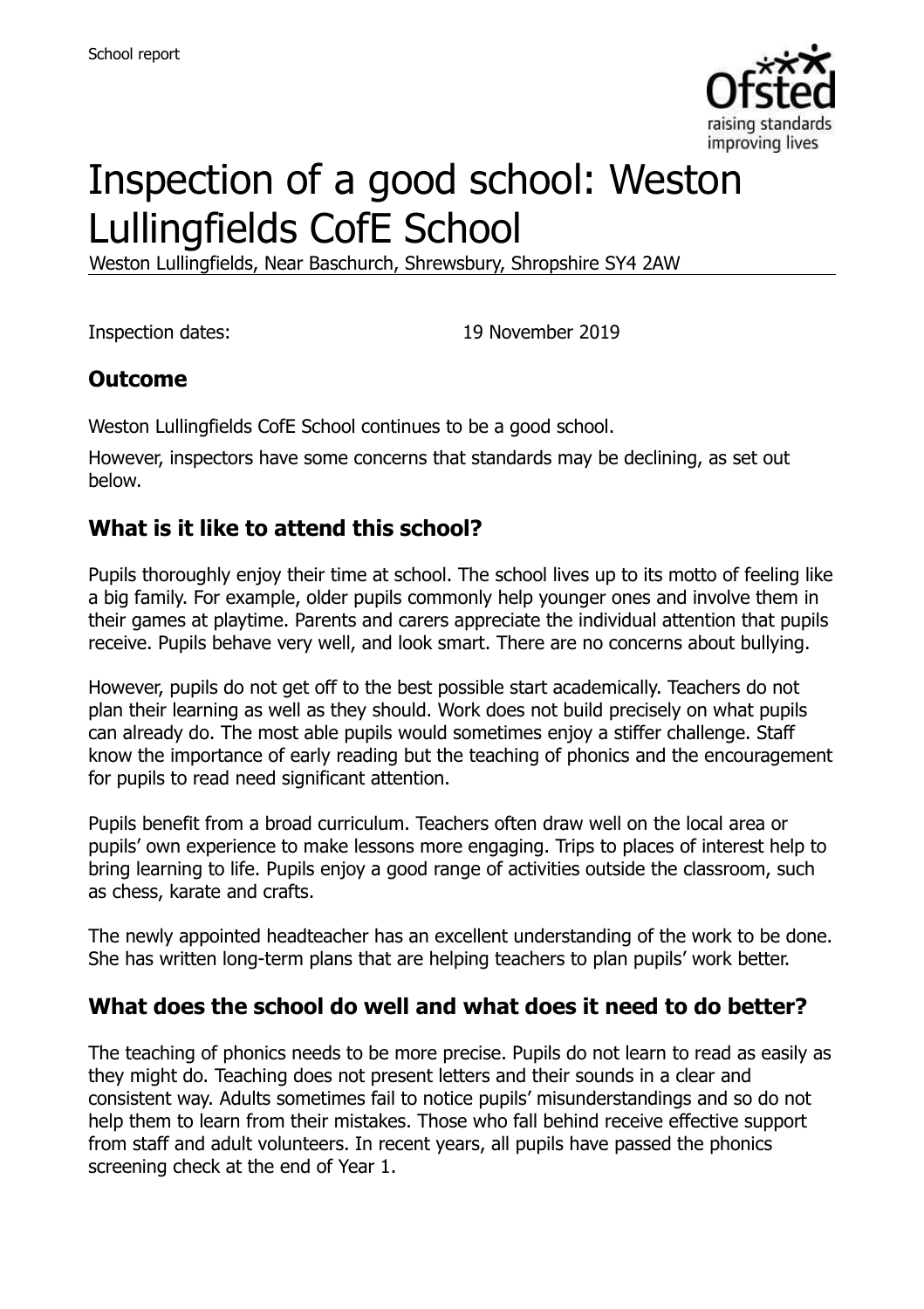

The school does not provide some pupils with reading books that are well matched to their abilities. The encouragement for pupils to read at home is half-hearted. Some pupils told us that they love reading, some said not.

In other subjects, teachers are beginning to use the long-term plans that the headteacher has written. Teachers sometimes question pupils effectively to test what they have learned and to deepen their thinking. They ensure that pupils understand the key terms associated with a particular topic. Older pupils have good opportunities to develop their writing skills in different subjects. However, the quality of education is inconsistent. Sometimes, teachers lack a clear idea about what pupils should learn. They focus instead on what pupils should do. Although staff uphold high standards for pupils' behaviour, their expectations for the quality of their work are not entirely consistent.

Teachers have a growing understanding of the need to make sure that each topic draws on the knowledge and skills that pupils already have. However, they are not yet using this understanding to plan the sequence of pupils' work. Teachers do not encourage pupils to see the connections between new topics and those they have studied before. For example, older pupils who were looking at mountains could not remember any previous work about physical geography.

At times, teachers give the most able pupils the opportunity to extend their skills, taking responsibility for their own work. Sometimes, their work is too easy. On occasion, pupils who complete their work are left with nothing to do. In mathematics, the most able have too few opportunities to apply their knowledge to practical situations and to deepen their understanding. The very few pupils with special educational needs and/or disabilities benefit from effective support. Teaching assistants make a good contribution to pupils' learning.

Pupils have important opportunities to demonstrate responsibility and initiative, for example setting up a fair trade event and leading sports activities. Leaders are well aware of the importance of introducing pupils to a range of different cultures.

The school benefits considerably from belonging to the federation. Leaders make good use of the expertise of staff from the other schools. Pupils take part in joint events, such as sports matches and trips to places of interest. Leaders have taken good account of teachers' workload, making changes to the school's assessment procedures. Local authority officers have provided effective support for the school.

#### **Safeguarding**

The arrangements for safeguarding are effective.

Leaders make sure that staff are well trained. Staff are vigilant, and know the pupils and their families very well. Leaders record any concerns that they have about pupils' welfare, and make sure that the right people know about them. Staff work effectively with families to resolve any difficulties. Leaders make the necessary checks on staff who join the school. The governing body supports leaders well, drawing on good practice from other schools in the federation.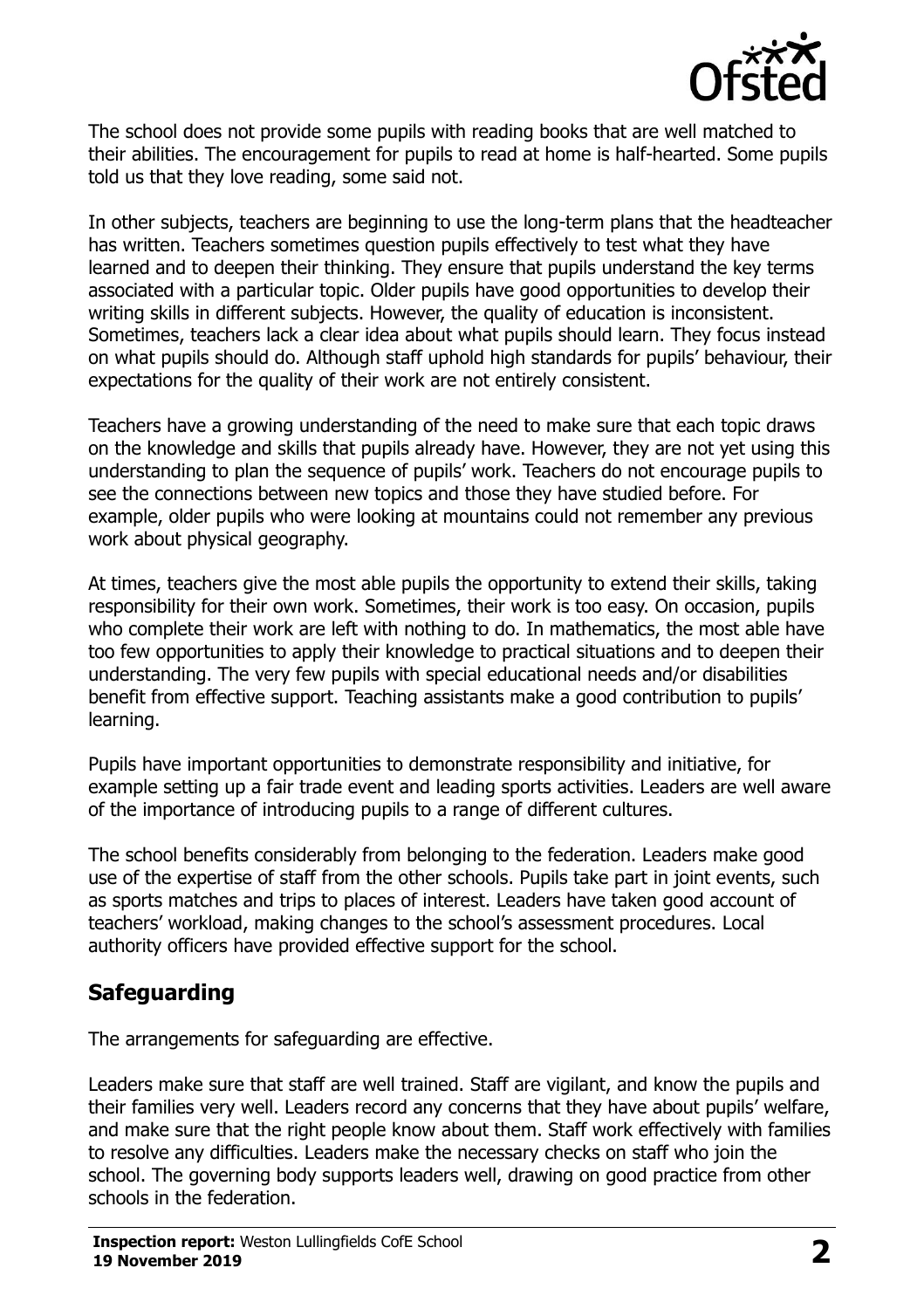

Pupils told us that there is no bullying in the school. They feel entirely safe.

## **What does the school need to do to improve?**

## **(Information for the school and appropriate authority)**

- Currently, day-to-day planning for the teaching of phonics is not wholly effective so pupils do not learn to read as easily as they could. The tasks that staff set for pupils should fit into a coherent sequence so that pupils build up their knowledge incrementally. Staff should routinely assess how well pupils have grasped new ideas and skills, and adjust the learning accordingly. Staff should provide pupils with reading books that reinforce the letters and patterns that they have recently learned. There should be more energetic promotion of the benefits and joys of reading for pleasure. As pupils grow older, staff should continue to guide pupils' reading choices.
- At the moment, teachers are learning to use the long-term plans that help to ensure that pupils follow the national curriculum. Sometimes, the ordering of learning means that work does not build securely on what pupils already know and understand. This reduces their ability to learn and remember new material. Leaders should continue to work with teachers to sequence and plan topics in each subject so that pupils can and do draw on their previous knowledge and understanding. In mixed-age classes, teachers will need to recognise the range of pupils' abilities and the differences in their prior learning.
- The most able pupils sometimes receive work that they can complete too easily. Such work does not challenge them to think deeply and develop their understanding fully. Teachers should ensure that the day-to-day learning of the most able pupils in every year group represents a consistently stimulating level of challenge.

#### **Background**

When we have judged a school to be good, we will then normally go into the school about once every four years to confirm that the school remains good. This is called a section 8 inspection of a good school or non-exempt outstanding school. We do not give graded judgements on a section 8 inspection. However, if we find some evidence that the school could now be better than good or that standards may be declining, then the next inspection will be a section 5 inspection. Usually this is within one to two years of the date of the section 8 inspection. If we have serious concerns about safeguarding, behaviour or the quality of education, we will convert the section 8 inspection to a section 5 inspection immediately.

This is the first section 8 inspection since we judged the school to be good on 23–24 September 2015.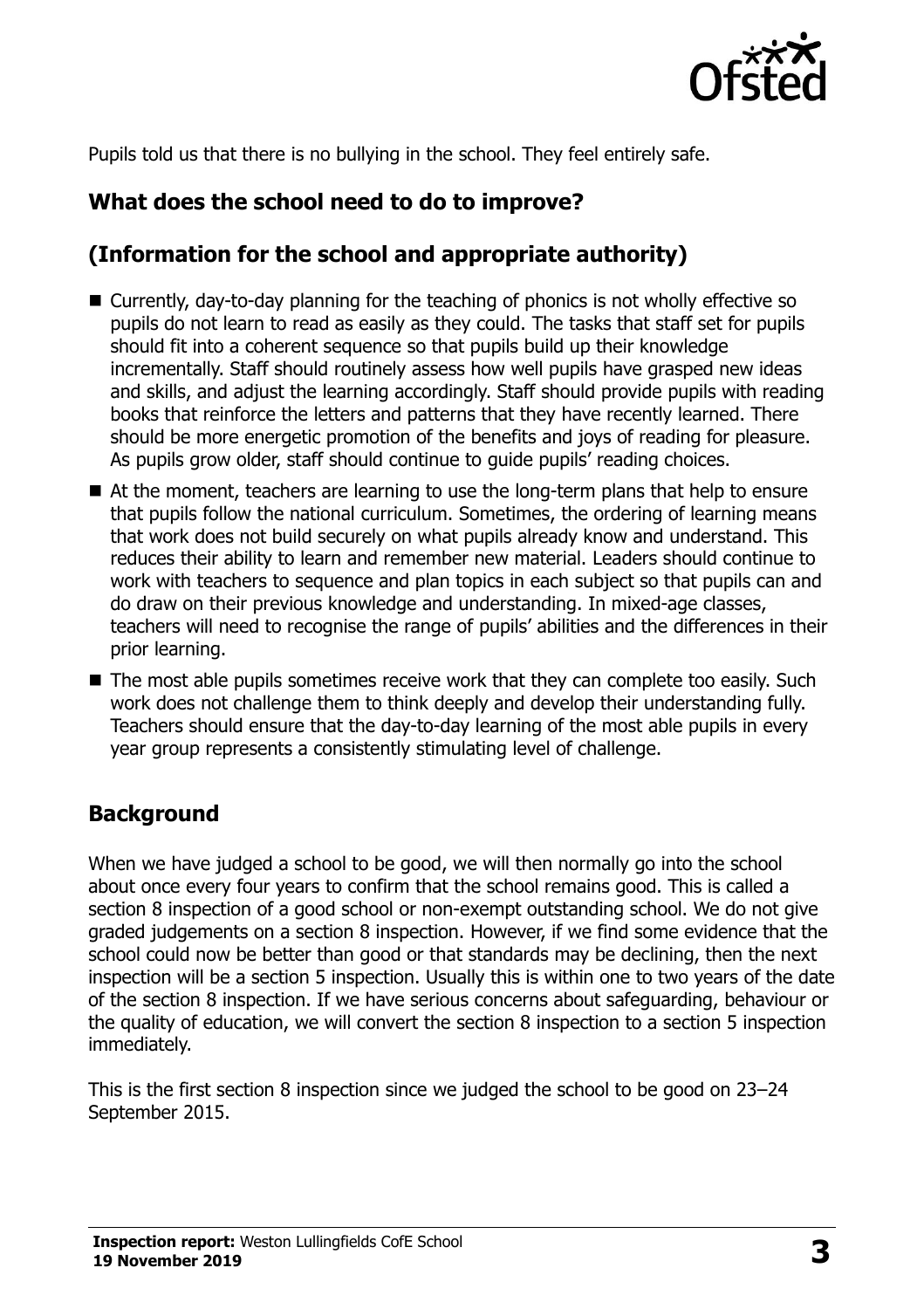

#### **How can I feed back my views?**

You can use [Ofsted Parent View](https://parentview.ofsted.gov.uk/) to give Ofsted your opinion on your child's school, or to find out what other parents and carers think. We use Ofsted Parent View information when deciding which schools to inspect, when to inspect them and as part of their inspection.

The Department for Education has further [guidance](http://www.gov.uk/complain-about-school) on how to complain about a school.

If you are not happy with the inspection or the report, you can [complain to Ofsted.](https://www.gov.uk/complain-ofsted-report)

#### **Further information**

You can search for [published performance information](http://www.compare-school-performance.service.gov.uk/) about the school.

In the report, '[disadvantaged pupils](http://www.gov.uk/guidance/pupil-premium-information-for-schools-and-alternative-provision-settings)' refers to those pupils who attract government pupil premium funding: pupils claiming free school meals at any point in the last six years and pupils in care or who left care through adoption or another formal route.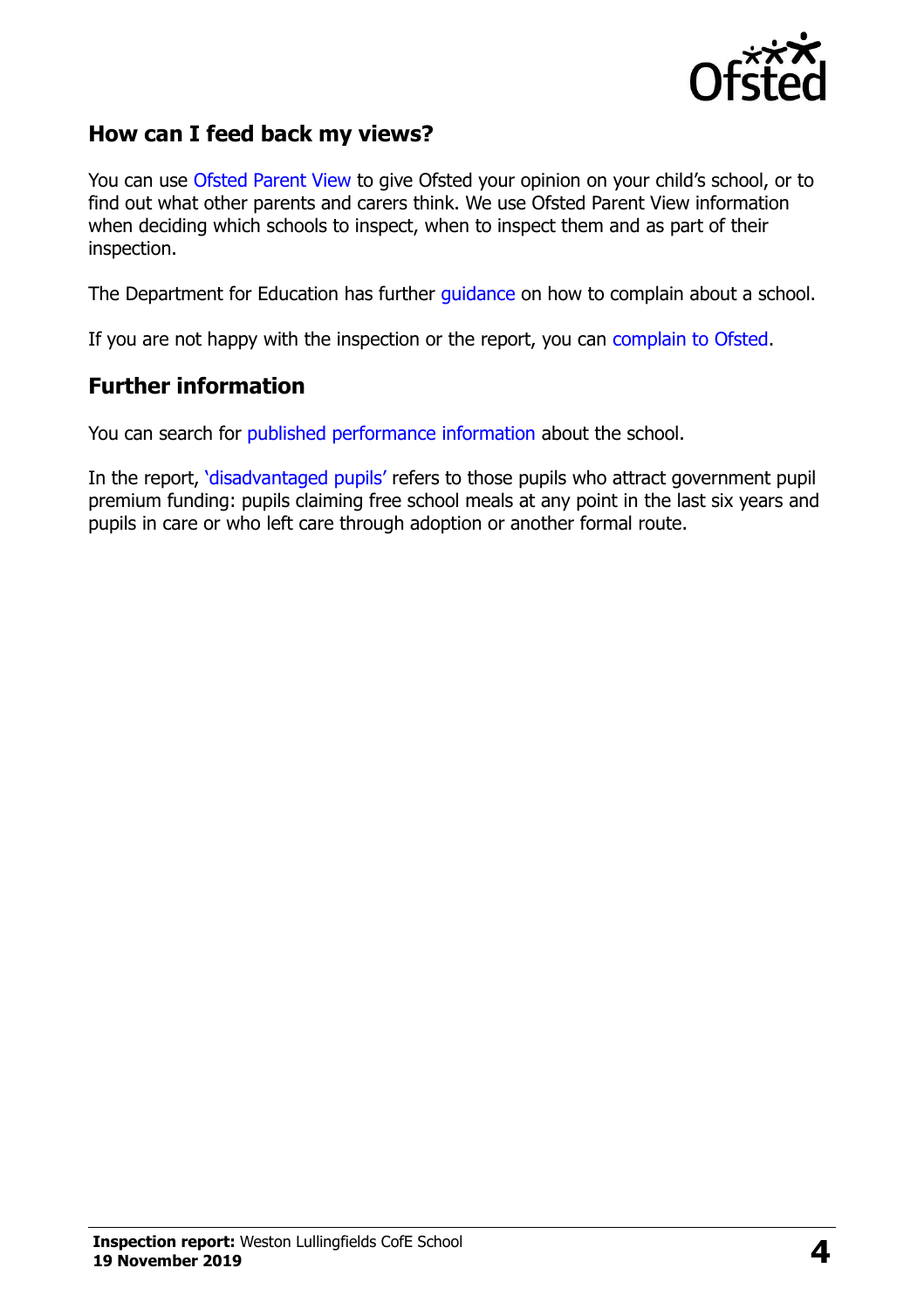

#### **School details**

| Unique reference number             | 123513                                                    |
|-------------------------------------|-----------------------------------------------------------|
| <b>Local authority</b>              | Shropshire                                                |
| <b>Inspection number</b>            | 10111797                                                  |
| <b>Type of school</b>               | Primary                                                   |
| <b>School category</b>              | Foundation                                                |
| Age range of pupils                 | 3 to 11                                                   |
| <b>Gender of pupils</b>             | Mixed                                                     |
| Number of pupils on the school roll | 46                                                        |
| <b>Appropriate authority</b>        | The governing body                                        |
| <b>Chair of governing body</b>      | Eve Whitmore                                              |
| <b>Headteacher</b>                  | Marilyn Hunt                                              |
| Website                             | https:/westonlullingfields.westcliffefederatio<br>n.co.uk |
| Date of previous inspection         | 23-24 September 2015                                      |

#### **Information about this school**

- Weston Lullingfields CofE School is much smaller than the average-sized primary school. Pupils are taught in mixed-age classes.
- The school runs a breakfast club and an after-school club.
- The school became a member of the Westcliffe Federation in the summer of 2017. This federation of four rural primary schools has one governing body.
- About a quarter of the pupils attend part-time under a 'flexi-schooling' arrangement approved by the local authority. Pupils receive home education on those days when they are not in school.
- The headteacher joined the school in September 2019. She is also headteacher of one of the other schools in the federation.
- The school is a Church of England faith school. Its religious character was last inspected in January 2017.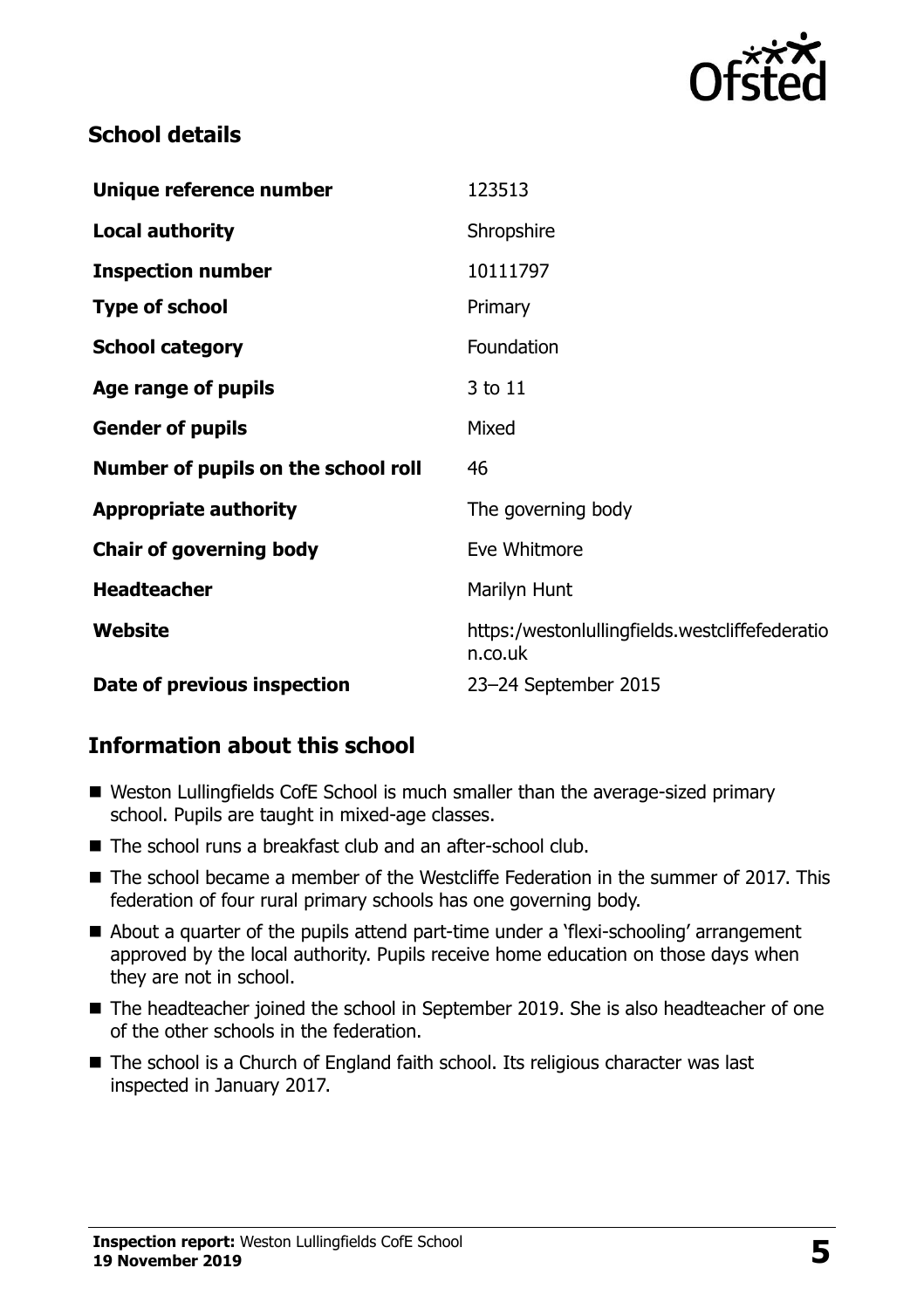

#### **Information about this inspection**

- Before the inspection, I reviewed the information on the school's website and spoke to the headteacher on the telephone about the school's curriculum.
- We conducted deep dives into reading, mathematics and geography. We held discussions with leaders, visited lessons, held meetings with staff, looked at examples of pupils' work and had discussions with pupils.
- We took account of the 13 responses to Parent View, Ofsted's questionnaire for parents. We also considered 10 free-text comments, and written correspondence. I spoke to parents at the start of the school day.
- Ten responses to the staff survey were considered. We also spoke to staff about their professional development and their support from leaders.
- We spoke to pupils in lessons and at social times about their experiences at school.
- I checked the school's employment records and met with the designated senior leader for safeguarding. I met with the special educational needs coordinator.
- I listened to pupils in Years 1, 2 and 3 reading.
- I met with the chair and four other members of the federation's governing body. I also met with a representative of the local authority.

#### **Inspection team**

Martin Spoor, lead inspector **Ofsted Inspector** 

Andrew Orgill **Andrew Orgill Contract Andrew Orgill**